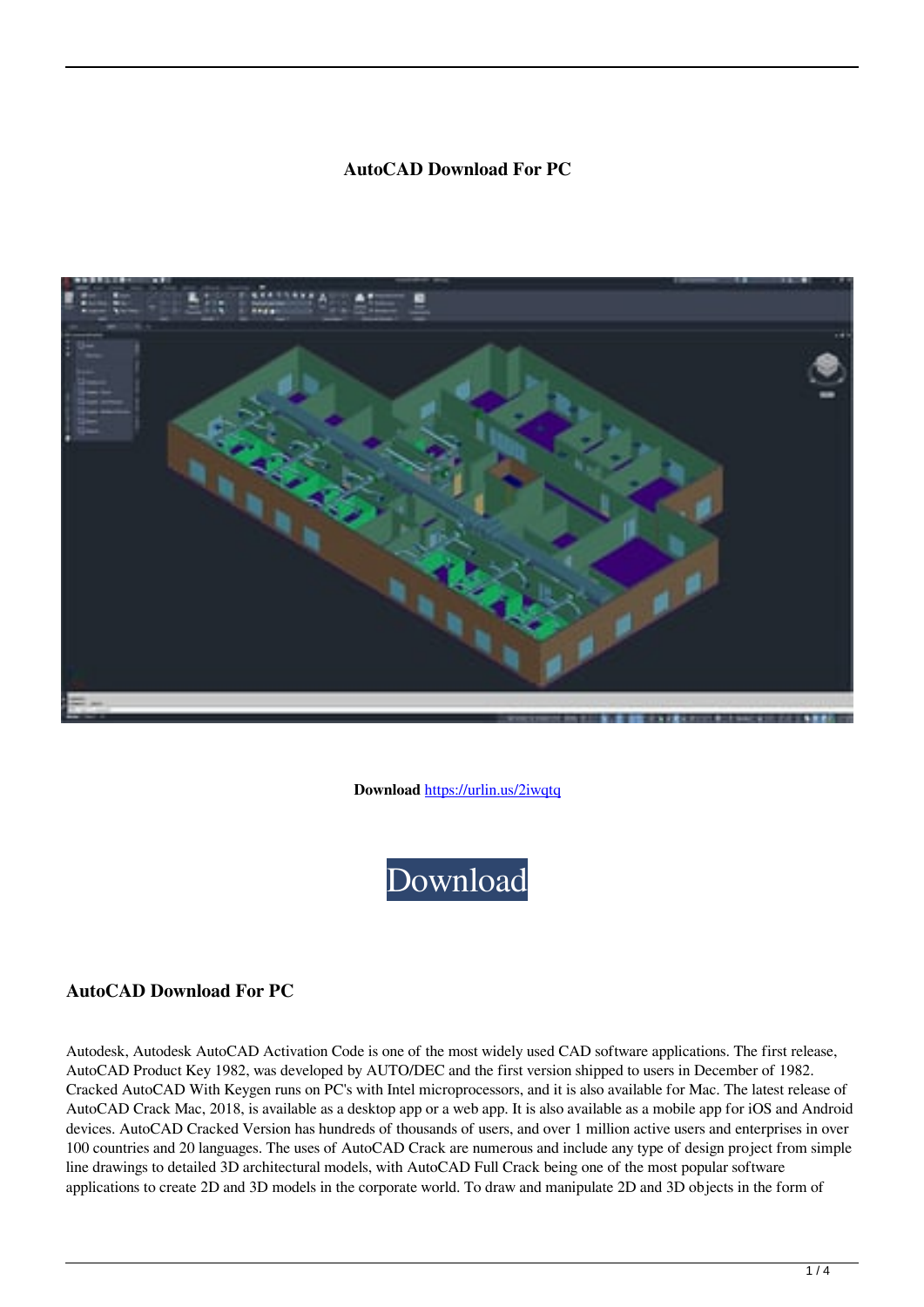geometric shapes, lines, and surfaces, AutoCAD Torrent Download needs to collect the necessary geometric information from the user and store this information in a file or database known as a dBase III or dBase IV file. AutoCAD Activation Code is a drawing application, and the source data is stored on the local hard drive, or across a network to a remote server. The information is accessed from the hard drive, by the graphics terminal, by the computer's central processor and/or disk drive, by a parallel port, or by the Intranet (for remote users). The data is stored either as a real file on the hard drive, or as virtual files on the hard drive. For example, if the hard drive of the computer running AutoCAD Download With Full Crack is broken, or the machine has no operating system, the data will be stored as a virtual file. The information stored in the file is loaded into the graphics memory in real time as it is needed. Because of this real time data, AutoCAD 2022 Crack is a "constantly updated" software application. The graphics terminal and hard drive communicate through the operating system. The operating system can usually determine when data needs to be refreshed on the graphics screen. A "window" or viewing space allows the user to see the part of the drawing they are working on and all the related drawings. AutoCAD Product Key is unique in that it has builtin functions for creating complex geometric objects and modeling architectural designs, including the ability to use a range of materials, such as

# **AutoCAD**

See also List of CAD editors for Linux List of CAD software Comparison of CAD software References Further reading External links Category:AutoCAD Full Crack Category:Computer-aided design software Category:Dimensioning software Category:Fluid dynamics software Category:3D graphics software Category:Computer-aided design software for Windows Category:Vector graphics editors Category:3D graphics software for Linux Category:3D graphics software for MacOS Category:Windows graphics-related software Category:Computer-aided design software for WindowsQ: Column not found in index. Error of "No such table" I am trying to run my gradle build and I am receiving the following error: Error:org.hibernate.MappingException: Could not get subclass of mapped superclass: sub. at org.hibernate.mapping.RootClass.copySubclassMappings(RootClass.java:3993) at org.hibernate.mapping.RootClass.addSubclass(RootClass.java:4008) at org.hibernate.mapping.RootClass.addSubclass(RootClass.java:4001) at org.hibernate.mapping.SimpleValue.getSubclass(SimpleValue.java:312) at org.hibernate.mapping.SimpleValue.isRootClass(SimpleValue.java:315) at org.hibernate.mapping.RootClass.isRootClass(RootClass.java:1029) at org.hibernate.mapping.RootClass.isMappedSuperclass(RootClass.java:2126) at org.hibernate.mapping.Table.getSubclass(Table.java:4204) at org.hibernate.mapping.RootClass.copySubclassMappings(RootClass.java:4002) at org.hibernate.mapping.RootClass.addSubclass(RootClass.java:4008) at org.hibernate.mapping.RootClass.addSubclass( ce6e30c18e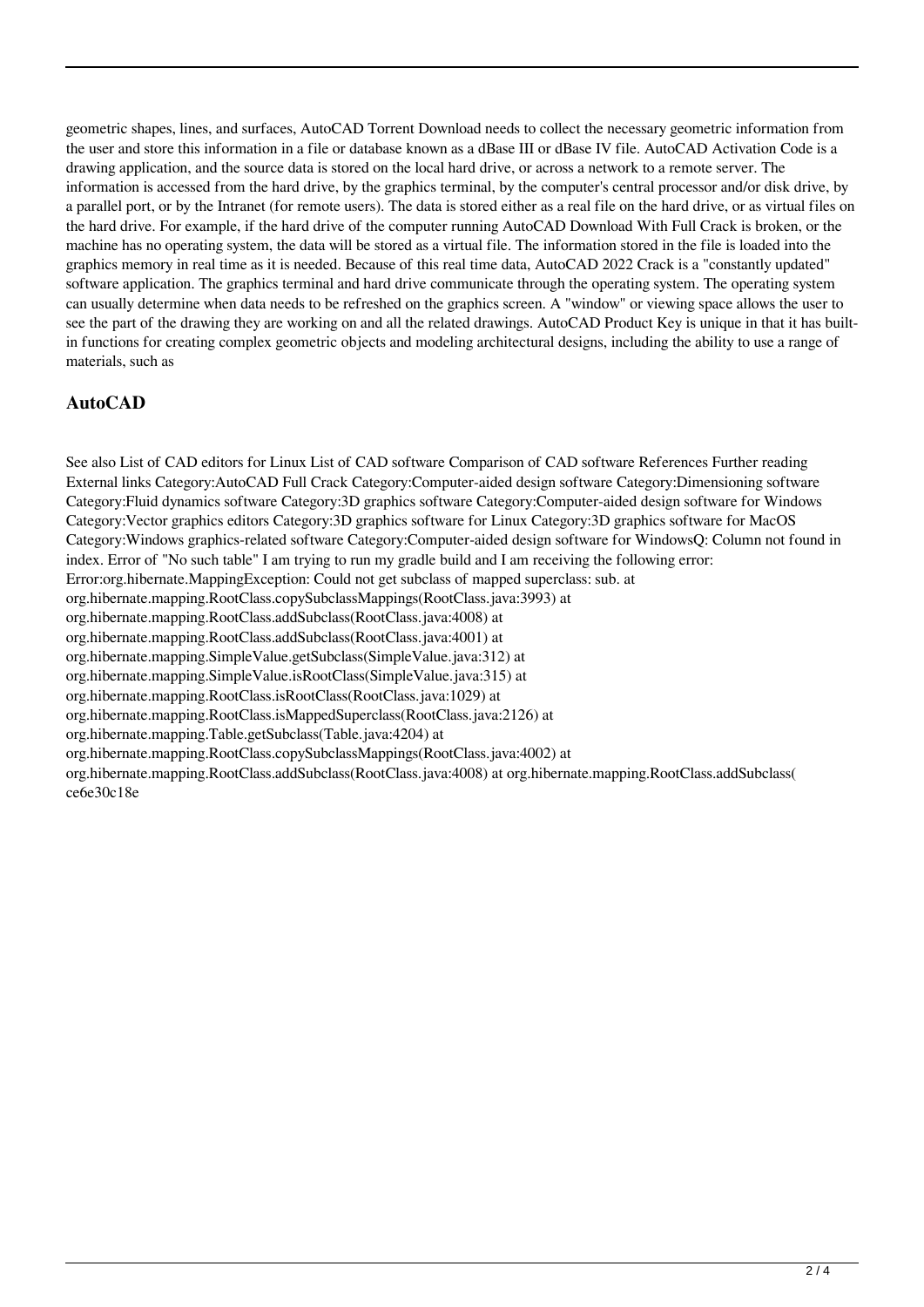## **AutoCAD For Windows**

Get the downloaded file from the link that was provided in the email, then extract it. Go to the folder "Batch\_Update/Processors/PS3\_Installer" and execute - Run the program. Go to the folder "Batch\_Update/Processors/MP3\_Installer" and execute - Run the program. Go to the folder "Batch\_Update/Processors/Video\_Installer" and execute - Run the program. And follow the instructions on the screen.[Development of cognitive impairment in Parkinson's disease]. Cognitive impairment is a frequent symptom in Parkinson's disease. Yet, most of the studies on cognitive functions have been carried out on PD patients at the early stages of the disease. This study was aimed at investigating the rate of cognitive impairment in a large sample of PD patients in the very early stages of the disease. After a neurological examination, PD patients were selected from a movement disorders clinic if they showed no cognitive symptoms at examination (Hoehn and Yahr stage I). These patients were followed-up for a mean period of 24 months. During this period, patients received oral therapy to control parkinsonian symptoms. At inclusion, and at 24-month follow-up examination, patients were assessed using a battery of neuropsychological tests. Cognitive impairment was defined as a score of 1.5 SD below the normal mean of each test. At inclusion, 37 patients were included (54% males, mean age: 66 years). The rate of cognitive impairment in the entire sample was  $32\%$ . A significant decrease of the score of the Mini Mental State Examination test and the Mini Mental State Examination recall test occurred at 24 months. Cognitive impairment in PD was not affected by the antiparkinsonian treatment. In this cohort of PD patients who were not receiving antiparkinsonian treatment, 32% developed cognitive impairment over a period of 24 months. These data suggest that cognitive impairment is a frequent complication of Parkinson's disease, especially in the early stages of the disease.Erythrocyte O2-motive ATPase in different families of benthic fishes of the southern Baltic Sea. The ATPase activity in the soluble fraction of erythrocyte hemolysates was determined in specimens of 13 families of fishes, in benthic (bivalves, polychaetes, ascidians) and pelagic (cod, herring, perch) fishes from the southern Baltic Sea. Comparison

#### **What's New In AutoCAD?**

Get Started With AutoCAD In AutoCAD 2023, you can create and edit geometric designs quickly and accurately. Edit and quickly switch between different design views to check your work. And choose to display more information at a time with Quick Info. AutoCAD Add-ons Take advantage of the powerful features of AutoCAD Add-ons and other 3rd party tools. Contact us or learn more here: Tech Talks Design and AutoCAD to be an engineer are two of the most important tools to get your job done. The technicalities of the process matter most, but the other side of it is how can you maximize your time and efficiency. Our Technical Channel will take a deeper dive into the technical side of AutoCAD, but also show you how you can maximize your time and efficiency by learning the fundamentals of the tool itself. 3D/Graphics The 3D Designer in AutoCAD is now an all-new application with AutoCAD 3D 2023. Access all the tools in 3D from the 2D toolbar. We've added lots of new tools and improvements to enable designers to express their ideas more precisely and quickly than before. AutoCAD adds a new command-line option – 0. Key Features Using "0", AutoCAD can now refer to any argument in the command-line. This works the same as if you're using a "." or "?" in the command line. Hence, "0 a" (select all) will select all the objects in the active drawing. "0 i" (select invert) will select all objects in the current view. "0 f" (flush) will align the current view. "0 r" (refresh) will update the current view. And the same can be done for other command-line options. For example, "0 i o" will select all objects in the current view, and then select them by object type. "0 r o" will refresh the active drawing and then reset the view to its original state. New Microsoft Fluent Design Language(FDL) Commands Microsoft Fluent Design Language (FDL) is an intuitive and easy-to-use graphical language to communicate design intent. We've